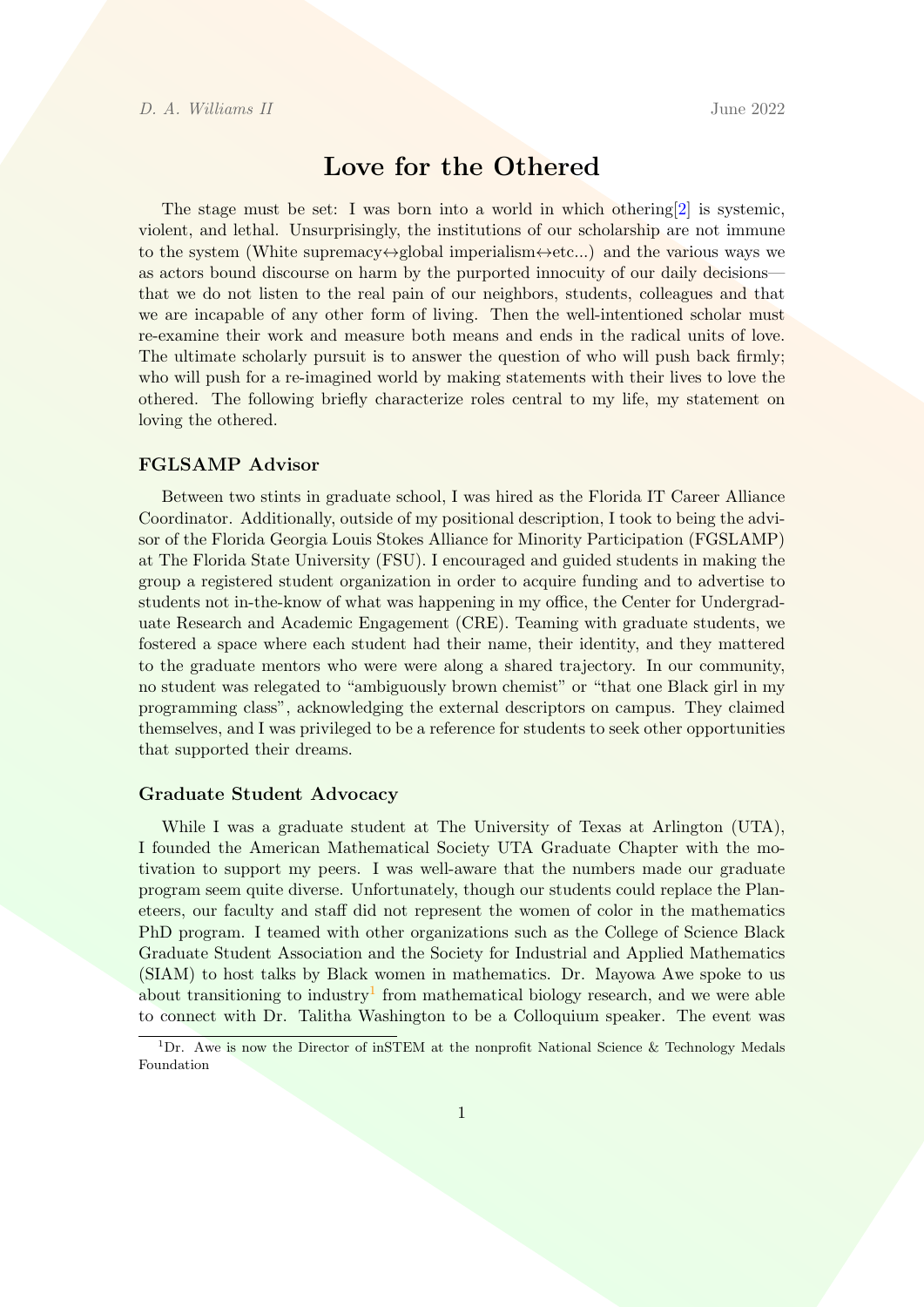advertised throughout the Dallas–Fort Worth Metroplex by the College of Science and brought together Black community leaders to honor both Dr. Washington and the subject of her talk, the life and work of Dr. Elbert Frank Cox, the first African-American man to attain a PhD in mathematics. The greatest moment of the afternoon was linking one of the young ladies from my Calculus III class with Talitha. During the four years I was a student a UTA, I started the Graduate Student Seminar (in which six of the first seven speakers were people of  $color<sup>2</sup>$  $color<sup>2</sup>$  $color<sup>2</sup>$  and women in solidarity), and I invited the only African-American Colloquium speakers.

#### MSRI-UP

I am extremely joyful to have been the Postdoctoral Research Advisor for the Mathematical Sciences Research Institute Undergraduate Program (MSRI-UP) during the summer of 2021. With Drs. Rebecca Garcia, Pamela E. Harris, and the wonderful graduate students Casandra D. Monroe and J. Carlos Mart´ınez Mori, I advised 18 undergraduates in the exploration of Parking Functions. Together we wrote[\[1\]](#page-2-1) on building successful research communities that centered people and welcomed the other of us all. Then we united in our interest to do math with good people, writing outstanding research reports and publishing one paper so far! Now I'm a co-author with amazing undergraduate, graduate, and professional researchers who fight against the othering within our mathematics discipline. I continue to do research with this group and mentor the cohort, many of whom are starting graduate school soon or in industry now. People can check out the website I developed to promote our great team: [https://msriup.com!](https://msriup.com)

### Hidden NORMS

Over the past year, I have been co-organizing the Hidden NORMS webinar, where NORMS stands for Navigating Obstructive Rules in the Mathematical Sciences. This webinar has grown into a network of professionals, students, advocates for students, and even middle schoolers! Our speakers place information, perspective, and inspiration in the hands of undergraduates. Moreover, our speakers show up authentically as themselves, and our last speaker, Dr. Talithia Williams, tied it all together with her  $Un$ bounded Norms talk! The norms are mathematical in name and ever so appropriate for describing key aspects of majoring in, working in, and thriving in mathematics. Hidden NORMS is another group whose website I maintain: [https://hiddennorms.com!](https://hiddenNORMS.com)

#### The work never ends

I limited this document to a sample of the ways I recognize my position to love others, build up others, and advocate for others. People are hurting: trans, of color, living with a disability, cis, White, not living with a disability. Note how we begin and end with people. It is imperative that we begin and end with love! And we must recognize that othering under the social order we have constructed continues to have us begin with some

<span id="page-1-0"></span><sup>&</sup>lt;sup>2</sup>Admittedly, this includes my own talk about Noether, Malone-Mayes, and Mirzakhani.